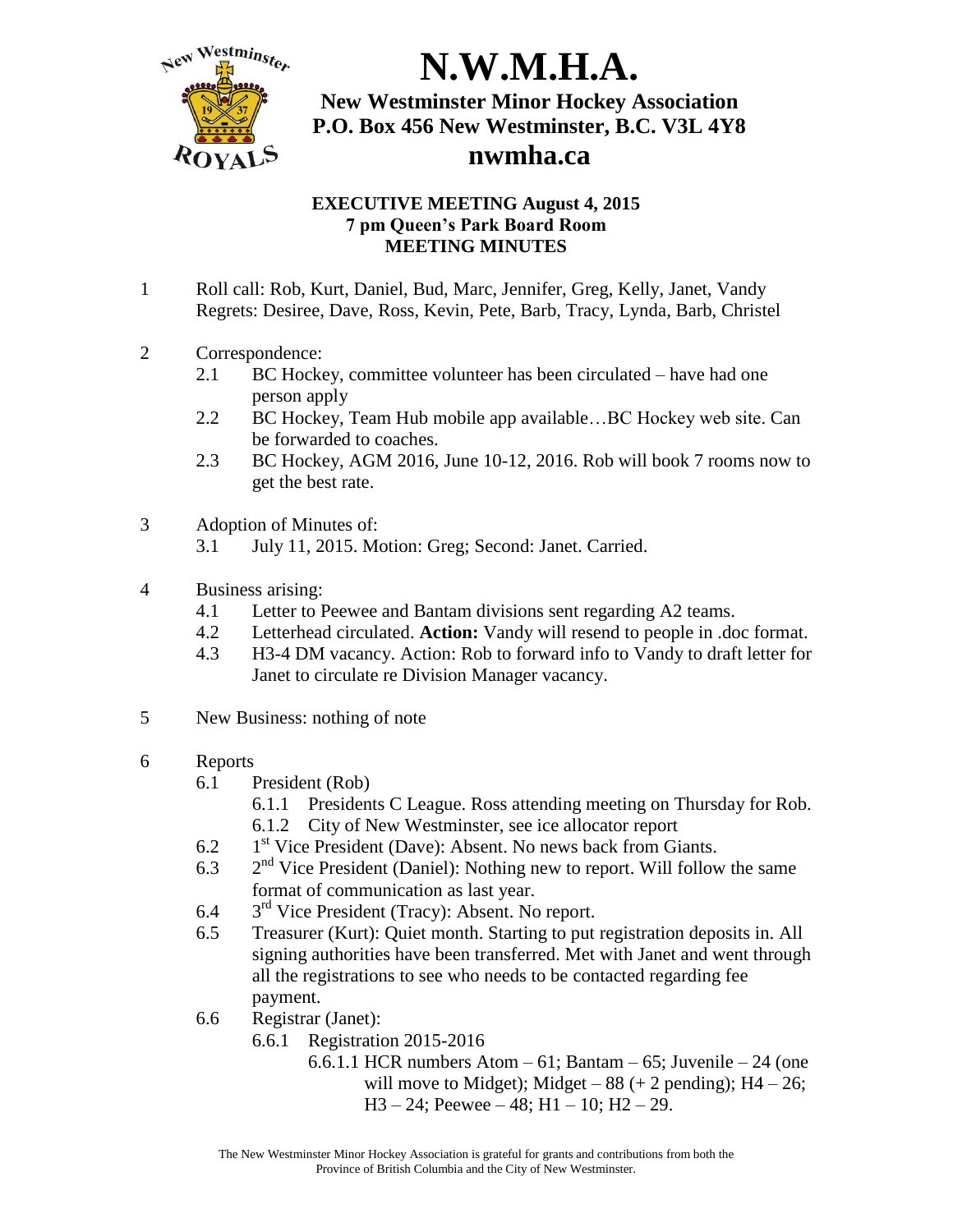

- 6.6.1.2 Discrepancies due to non-payment or arrangement to pay. **Action:** she will give DMs the list of players who aren't paid so they can contact them prior to tryouts.
- 6.7 Secretary (Vandy): Note of interest Liam Ryan of New Westminster (played NWMHA from H1-4) has been shortlisted for the U16 BC Hockey team
- 6.8 Coach Coordinator (Pete): Absent. Report submitted.
- **Juvenile A Coach** Potential Juvenile A Coach contacted him last week. He will call him this week and will work with Christel to arrange an interview.
- **Warm Up Skates** If DM's are having trouble finding coaches to run warm up skates, please let him know and he will follow up or help fill in (after 5pm). **Action:** DM's – please let him know who will be there as he would like to contact them about their plan.
- **Tryouts** Tryout schedule is posted. **Action:** Pete will recruit the coaching staff to run the tryouts and keep DM's posted
	- RPM and Veit are confirmed for tryouts. Both have the tryout schedule. Veit will need a few shooters for the tryouts so he will work with the appropriate DM's to find some. **Action:** (as per Rob's directive) Jennifer will arrange for Midget shooters to help with the goalie evaluations
	- **For A Tryouts** Will use the same tryout practice plans as last year but will work with the Head Coaches to customize the plan
- Still need to work with Lynda on a couple of clinic dates
	- 6.9 Equipment Manager (Kevin): Absent. Report submitted. First aid bags will go in this week for refurbishing. He bought 3 pairs of used pads and a chest protector for \$300, which will need a cheque or credit against registration fees. He will sort it out with Janet and Kurt. Replacement jerseys are ready. Equipment is ready for next season.
	- 6.10 Ice Allocator (Lynda): Absent. Report given by Rob.
		- 6.10.1.1 Tryout Ice, finalized Aug 2. (One slot at 8 Rinks) 6.10.1.2 Season Ice, received allotment July 31 6.10.1.5 Referee course and Coach clinic course ice

allotment for booking to be done this month.

6.11 Referee-in-Chief (Marc): have many Bantam and Midget kids who are interested in reffing. Wondering if there are any female refs that can go to a clinic for female hockey. He will send an email to the females who reffed last year. **Action:** will talk with Kelly to develop an up-to-date data base. Will look at adding something to the NWMHA webpage so refs can look there for the info they need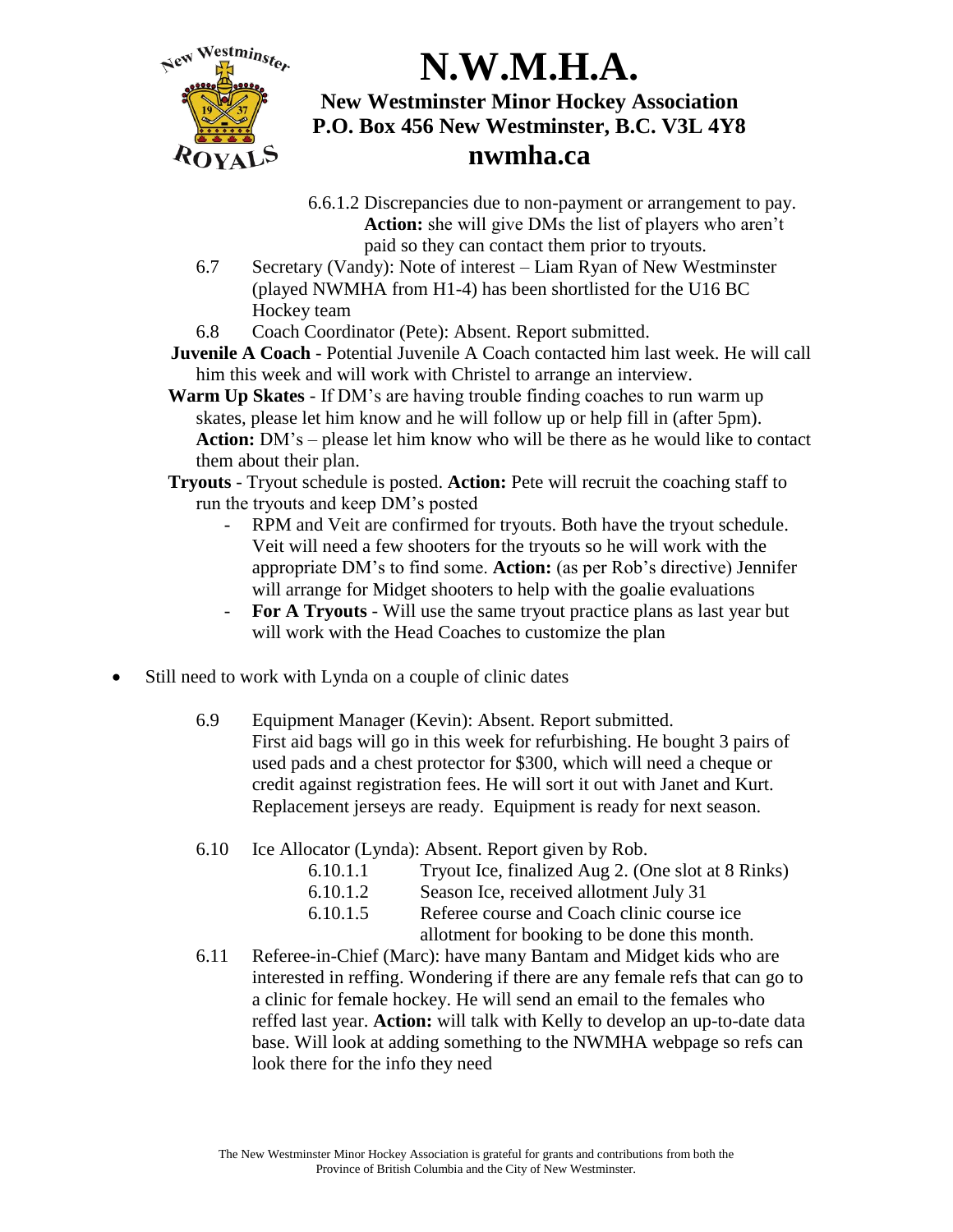

- 6.12 Referee Allocator: have 7 new refs that have been contacted now and 13 returning; had 3 refs attend Western Canada Referee School; waiting for the courses to be posted.
- 6.13 Division Managers:
	- 6.13.1 H1-2 (Desiree) Absent. No report.
	- 6.13.2 H3-4 VACANT
	- 6.13.3 Atom (Barb) Absent. No report.
	- 6.13.4 Peewee (Bud) Needs some more skaters! Will take care of the tryout and preseason skates – won't be a problem.
	- 6.13.5 Bantam (Greg) still a few players who haven't registered. 25 players signed up for tryouts – so likely 1 A team. Need 1 more coach. **Action:** will talk to Pete re another coach. Emails have gone out re preseason and tryout skates.
	- 6.13.6 Midget (Jennifer) registration is full. Will have enough coaches for preseason and tryout skates.
	- 6.13.7 Juvenile (Christel) Absent. We have a potential coach from outside. Pete & Christel will interview him.
- 6.14 Past President (Ross) Absent. No report.
- 7 Date of Next Meeting Monday September 14, 7pm QPA Board Room
- 8 Adjournment: 8:43pm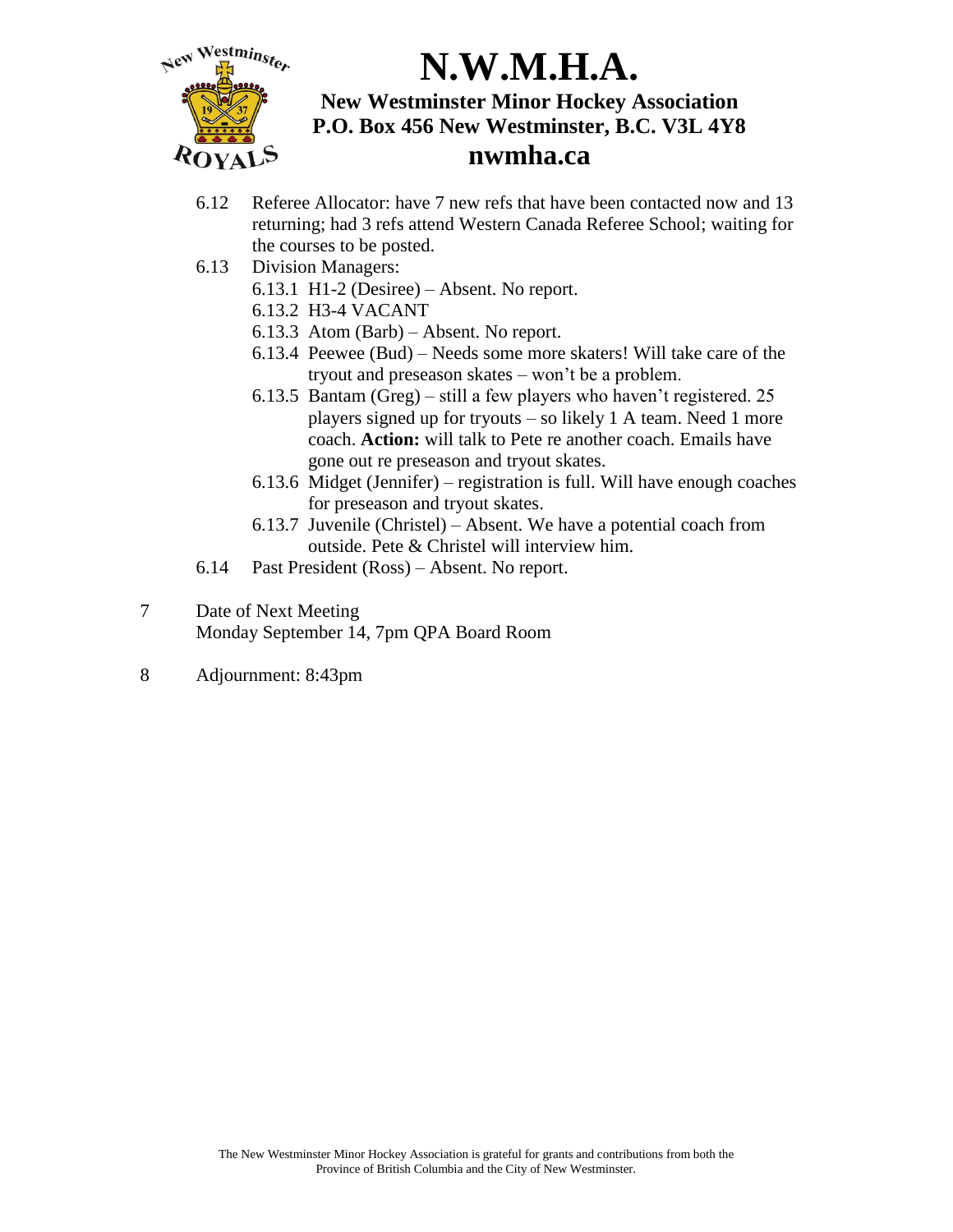

## **EXECUTIVE MEETING July 11, 2015 10 am Queen's Park Board Room MEETING MINUTES**

- 1 Roll call: Present: Rob, Chuck, Dave, Marc, Tracy, Daniel, Desiree, Janet, Greg, Barb, Christel, Lynda, Kelly, Pete, Ross, Kevin, Kurt, Jennifer. Regrets: Vandy, Bud
- 2 Correspondence:
	- a. Treasurer Chuck Campbell read his letter of resignation
	- b. Kurt Bordian nominated as new treasure. In camera 10:10am out of camera 10:11am. Motion passed effective end of meeting that Kurt Bordian take over as NWMHA Treasurer. **Nominated by**: Chuck. **Second**: Pete. **Carried.**
	- c. Nigel Shakles, President Seafair MHA Letter was issued to all executive members.
	- d. Darcy Forcier, President Abbotsford Female Hockey Association Letter was issued to all executive members.
	- e. BC Hockey, Sportsmanship Starts in the Stands Rob spoke about making it mandatory for all teams to have it done at the beginning of the season at the team meetings and be able to prove it has been done. He also wants to make mention of it at the managers and coaches meetings held at the beginning of the season.
- 3 Adoption of Minutes of:
	- a. May 11, 2015 **Motion by** Tracy; **Second by** Marc. **Carried.**
	- b. June 2, 2015 **Motion by** Kevin; **Second by** Daniel. **Carried.**
- 4 Business arising:
	- a. Branding Document: uploaded to web site, letterhead updated Rob will send out to all executives.
	- b. A2 letter is to be circulated by the division manager to all registered in the association.
	- c. H3-4 DM vacant……..letter to the division needs to be circulated.
- 5 New Business:
	- a. Committees 2015-2016

Financial Assistance committee: Motion to confirm President, Treasurer, Registrar.

**Motion:** Ross; **Second:** Kevin. **Carried**.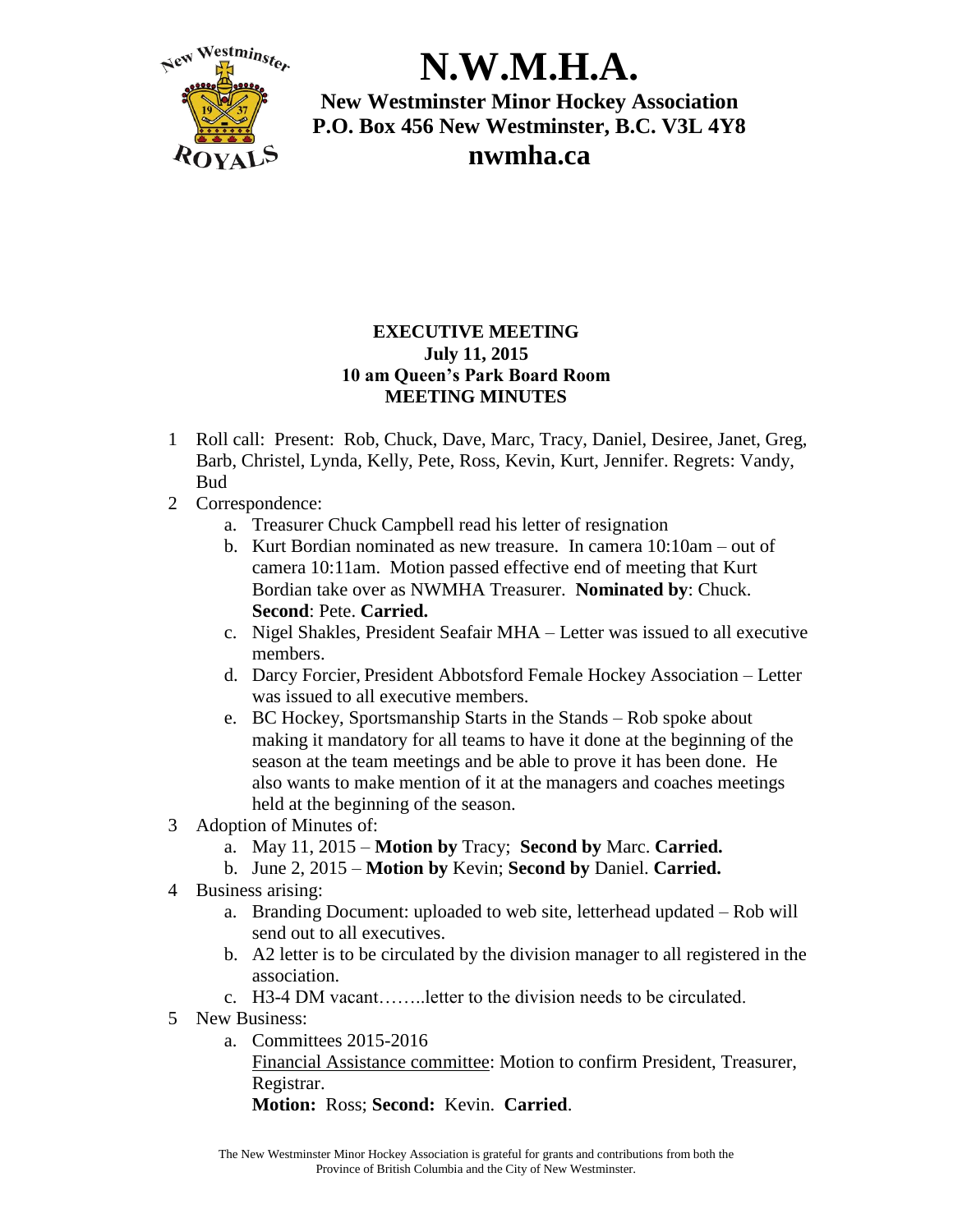

Signing Officers: Motion for President, Treasurer and Secretary -Chuck made a motion that the signatures on the association's bank account be the President, Tresurer and Secretary with any two signatures required to withdraw money from the account at the branch and one signature required to transfer money between accounts at the branch. **Motion:** Chuck; **Second:** Kelly. **Carried**.

Grievance committee: Chair VP1, VP3, RIC, 2 others: Barb, Greg. **Motion:** Kelly; **Second:** Dave. **Carried.**

Appeals committee: Chair Past President, VP2, Treasurer, 2 others: Desiree, Christel **Motion:** Jennifer; Second**:** Kevin

Awards: Chair – Tracy **Motion:** Kelly; **Second:** Kevin. **Carried.** Coach Coordinator, Div Managers Peewee, Bantam and Midget NOTE: want to include the Scholarship winners in the ceremony.

Coach Selection Committee: Chair Coach Coordinator, President, Div Manager of the division, and 2 others (usually DM above and below, to be filled)

Player Movement Committee: Chair - Coach Coordinator, VP1, Division Manager of division in question

and

2 other executive members (first choice DM of division above and below, Chair to select)

Scholarship Committee: Chair Treasurer, President, Midget DM, Juvenile DM, Past President

\*If at the time of a meeting there is a vacancy or conflict, positions will be filled by the Chair or, in their absence, the President.

6 Reports

a. President i. BC HOCKEY: 1. BC Hockey AGM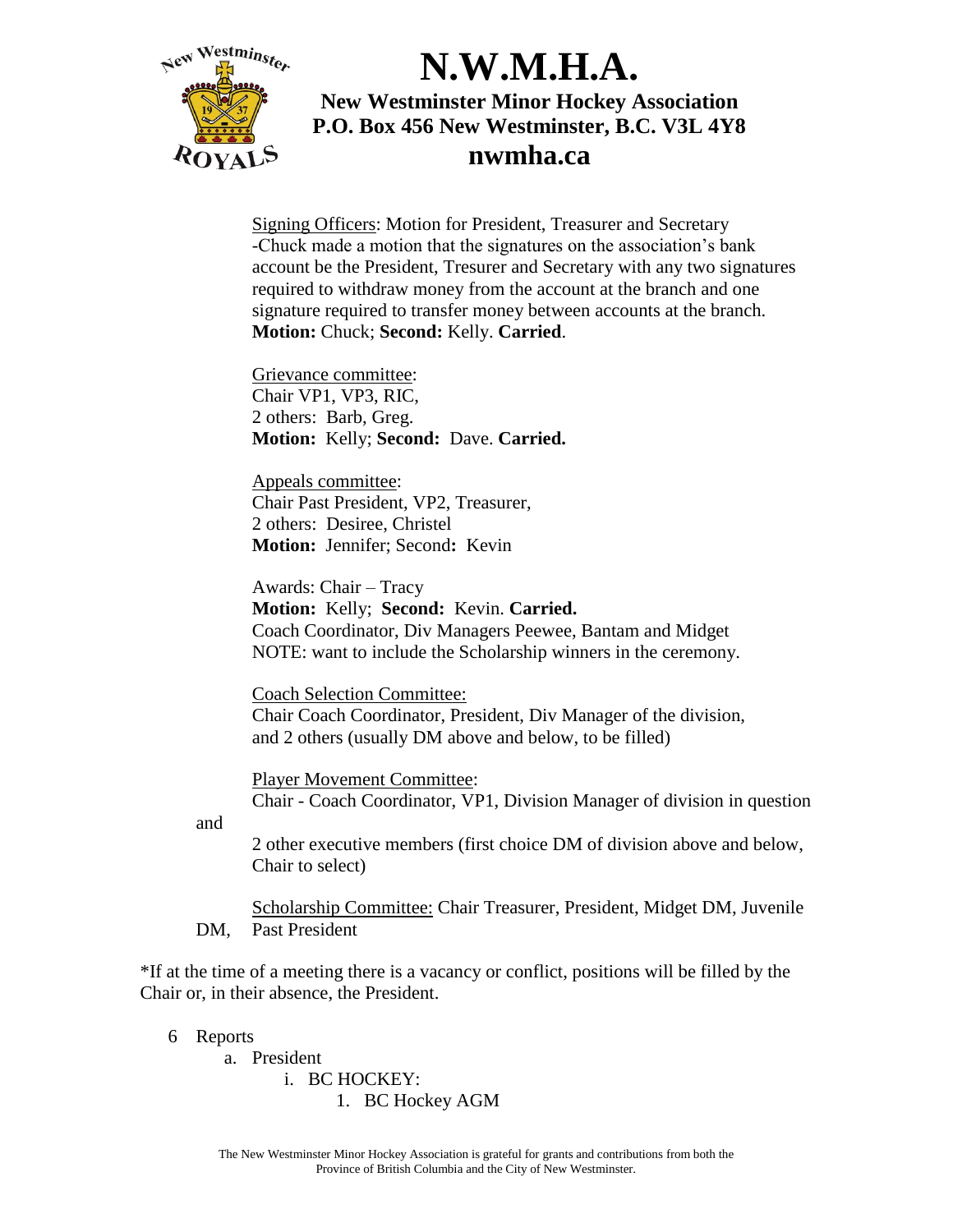

- a. We got what we wanted!
	- i. Tabled Resolutions 2, 3, and 5 until next year (membership, voting, meetings)
	- ii. Successful in amending the rest of the Governance resolutions.
	- iii. Made a resolution from the floor regarding timing between resolutions and nominations dates.
- 2. Chuck Campbell elected to Board of Directors to 2 year term
- ii. PCAHA- See BC Hockey report
- iii. Presidents C League, nothing to report
- iv. City of New Westminster, *Principles of Arena Use*. Looking to amend to capture more development for the shorter game slots at H1-4.
- b. 1 st Vice President **Dave** Attended Giants meeting but still waiting for a date; has requested for a date in January 2016 on a weekend.
- c.  $2<sup>nd</sup>$  Vice President **Daniel** Confirmed dates for tournaments as mentioned at the June meeting. Have 10 PeeWee teams and 8 Atom teams registered for Spring Tournament. Have 16 teams registered for Christmas tournament. He would like to implement a deadline for registration for December 31<sup>st</sup> for the deadline to register for Spring tournament but thinks it may be difficult. Has a Sponsors position in mind to help out with tournaments. An update to the tournament rules has been made: Coin toss was added. **Action:** Chuck needs to be removed from officials committee.
- d. 3 rd Vice President **Tracy –** Received information about eliminating paperwork for Safety person on all teams. Still looking into information about Concussions and how to monitor situations. Still looking into dates for Association Social.
- e. Treasurer: **Chuck**
	- i. BC Hockey AGM 7 people attended this year. Each person held 3 votes.
	- ii. Finances Money still coming in. Players will not be allowed on the ice if they are not paid up.
	- iii. Creation of Treasurers Manual
- f. Registrar: **Janet**
	- i. Registration 2015-2016
		- 1. HCR numbers: **H1** 10 registered
			- **H2** 26 registered
				- **H3** 27 registered
				- **H4** 24 registered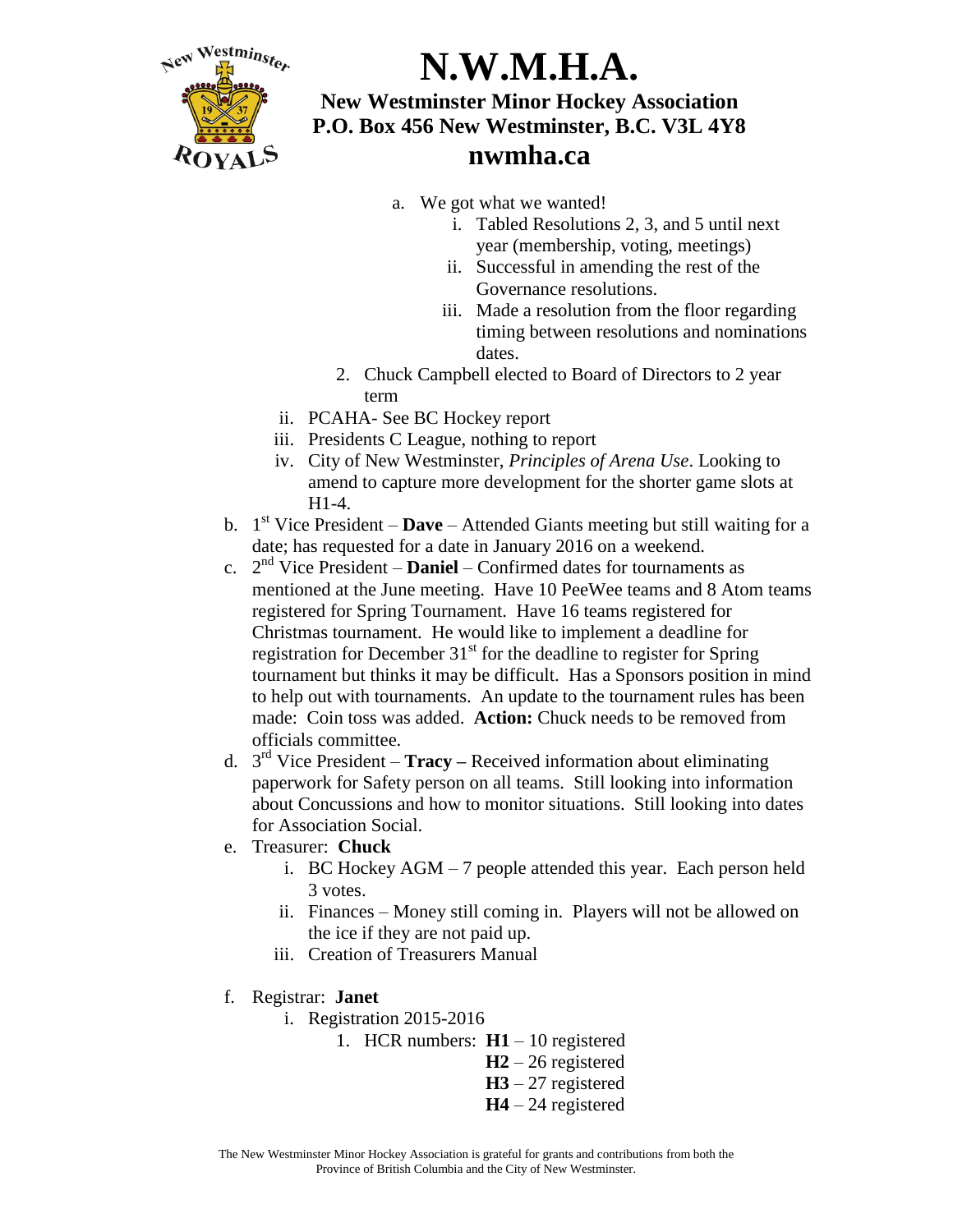

 **Atom** – 58 registered includes 5 goalies (37 trying out for Rep)

 **PW** – 48 registered includes 5 goalies (33 trying out for Rep)

 **Bantam** – 57 registered includes 6 goalies [1 goalie still pending approval] (23 trying out for Rep)

 **Midget** – 86 registered includes 4 goalies [still waiting for 1 goalie to be released from another association] (35 trying out for Rep)  **Juvenile** – 23 registered includes 2 goalies.

- 2. Discrepancies due to non-payment or arrangement to pay……....DM's to follow up. (Janet to do H3-4). Suggestion was made to send out a letter to teams about registration and possible waiting lists if not registered by a date later to be determined.
- g. Secretary: **Vandy**  (Not in Attendance) Nothing to report
- h. Coach Coordinator: **Pete**
	- i. BC Hockey AGM Report Was glad he went to BC AGM. Was very happy with how things went. Very proud to be part of NWMHA. He attended two workshops.
	- ii. Coach Course $(s)$ , and or workshops Working on getting BC Hockey clinics set up.
	- iii. Rep Coach Selections Coaches for rep teams have been chosen and are up on the website; there will be different evaluators for rep tryouts and coaching instructors; there is still no coach for Juvenile.
	- iv. Vendor meetings: Met with both Veit and RPM and have decided to go with the same programs as last season.
- i. Equipment Manager: **Kevin** Looking at refurbishing first aid bags. Looking at approximately \$600-\$900 to do so; there will be a big check coming for jersey replacement. **Action:** Marc offered to give a name of someone to refill first aid bags. Discussion regarding recognizing the managers as well as the coaches at the end of the season with some sort of swag.
- j. Ice Allocator: **Lynda**
	- i. Meeting with Ron Booth
		- 1. Preseason Ice Schedule is up on the website
		- 2. Tryout Ice Still to be determined, working on it now.
		- 3. Season Ice Don't have the ice yet.
		- 4. Possibly no ice at QPA until Sept 21, if Senior Salmon Bellies make the Mann Cup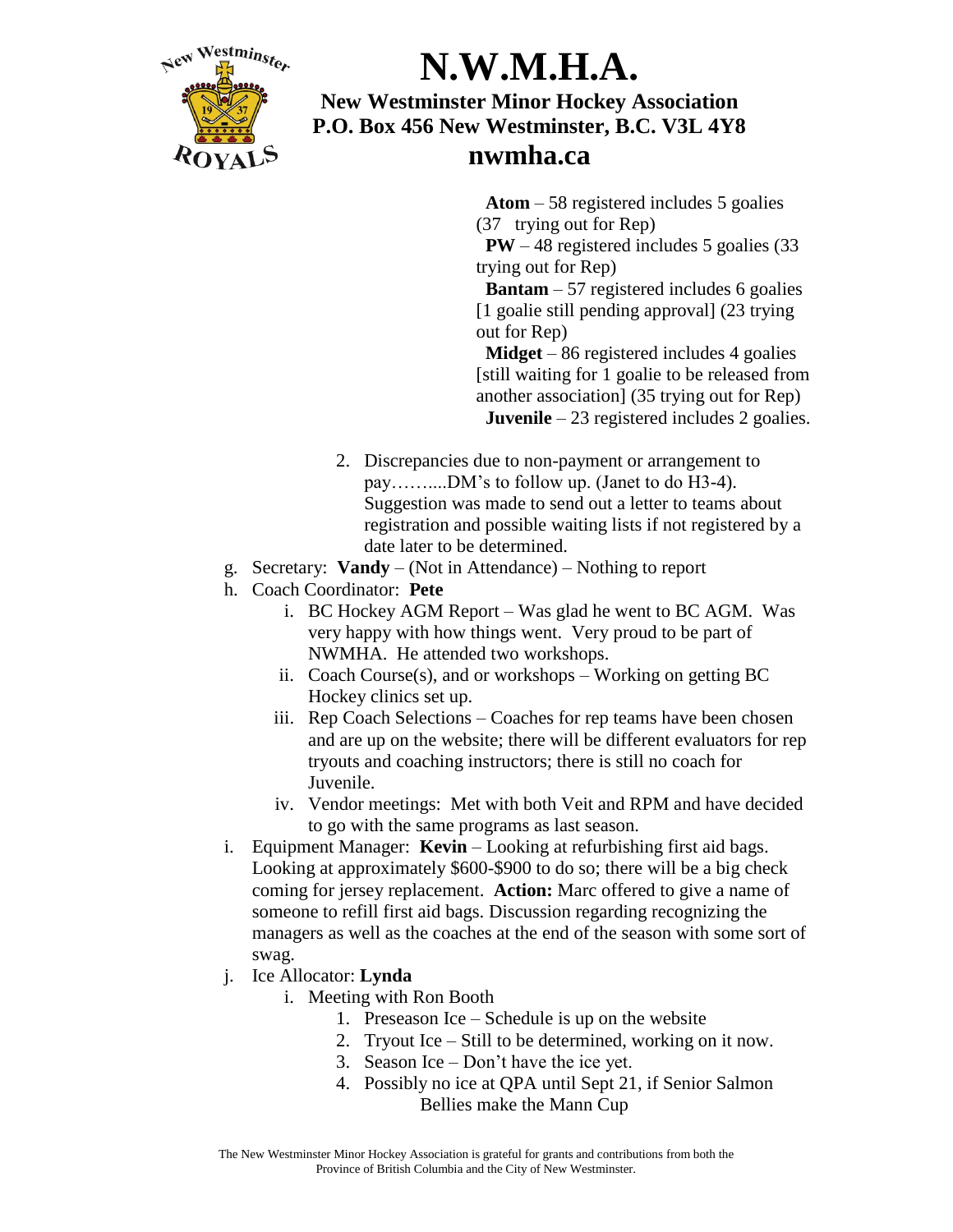

# **N.W.M.H.A.**

## **New Westminster Minor Hockey Association P.O. Box 456 New Westminster, B.C. V3L 4Y8 nwmha.ca**

- 5. Only extra dates Sept 26, 27 and Saturday evenings 8:15-9:45pm
- k. Referee-in-Chief: **Marc** 
	- i. BC Hockey AGM report Glad he attended the BC Hockey AGM
	- ii. Hosting BC Hockey course and possible additional training. BC Hockey are interested in helping with extra training; Shawn and Larry have offered to help evaluate referees; would like to look at getting ice elsewhere at other arenas to further referee development; **Action:** Marc and Pete are to get in touch with Lynda for extra ice time.
- l. Referee Allocator: **Kelly** Has 5 new referees on a list for September and three referees confirmed to attend a referee school during the week of July  $27^{\text{th}} - 30^{\text{th}}$ .
- m. Division Managers: H1-2: **Desiree**  Will be gone all Summer driving across Canada with family. Has Coaches in place for teams and preseason skates. Everything looks good for when she returns. H3-4: **Vacant**. Atom: **Barb** – Has had no response from emails sent out to families about registration. Peewee: **Bud** – no report. Bantam: **Greg –** Has had no response from emails sent out to families about registration. Midget: **Jen –** Numbers are close to needing a waiting list. She is concerned about coaching commitments. She doesn't want parents to commit to coaching and then not be available due to child placement. Talked about opening registration to other goalies for midget. Juvenile: **Christel –** No coach has stepped up to coach the team this season and she is still chasing players for money from the previous season.
- n. Past President: **Ross –** Nothing to report.
- 7 Date of Next Meetings: **Tuesday, August 7th 7:00pm QP Board Room**
- 8 Adjournment at 11:45am Motioned by **Kevin** Seconded by **Barb.**

July 3, 2015 via email.

### Hi Rob,

As you aware, I have been elected to the Board of Directors of BC Hockey. It is a requirement of that position that I not hold any other official positions with district or minor hockey associations. Accordingly, I hereby tender my resignation as treasurer of New Westminster Minor Hockey Association to take effect at the end of the Executive Meeting on July 11.

I have enjoyed my twenty-plus years on the executive of the association, particularly working with the association's volunteers over that time.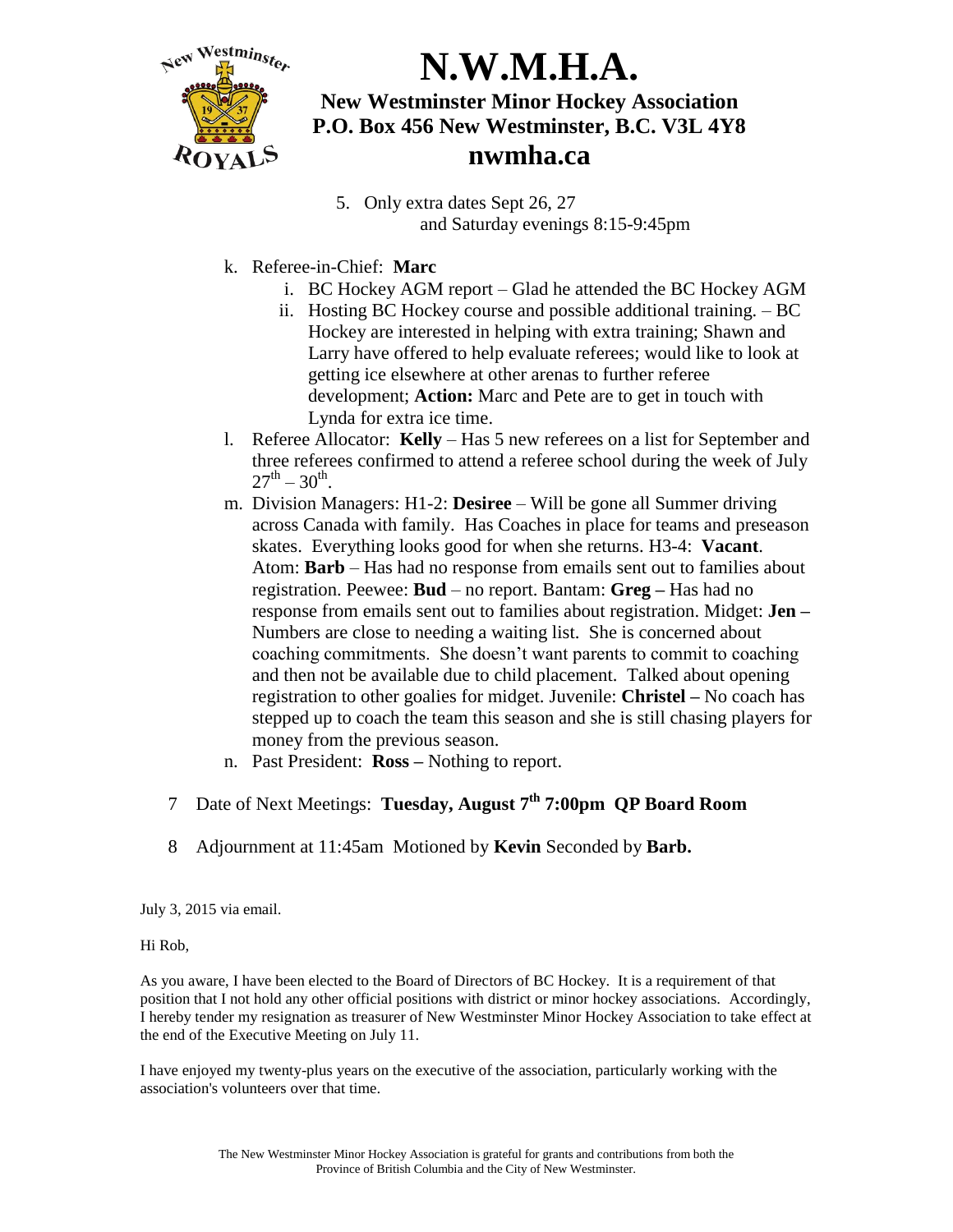

I will, of course, provide any assistance that may be required to my successor.

Cheers,

Chuck cc: Secretary, NWMHA

\*\*\* June 24, 2015 via email

Rob,

If you could pass this message on to your board I would appreciate it.

Just wanted to say thank you to you and Chuck, and by extension New Westminster Minor Hockey for all your efforts at the recently competed BC Hockey AGM. Along with PCAHA President Cindy Secord, New West Minor Hockey pretty much led the charge in making sure the governance changes we were faced with made sense and will result in a better structure at the BC Hockey level for all associations across the province. I joke that if I really want to follow the right path concerning finance issues all I have to do as a delegate is watch when Chuck does or doesn't put his arm up. I joke but it's actually true....such is my respect for how he conducts himself, his knowledge of the subject matter, and how he represents your association.

Along those same lines the leadership you provided as we navigated through the governance issue, resolution by resolution, was exemplary. It is because of that leadership and your understanding of the subject at hand that I believe we are all in a better place than we would have been under the old structure or the new one without the important amendments you fought for.

I've said this to you before and I'll say it again. I feel as though, in many ways, New Westminster Minor Hockey, under your leadership, is the conscience of PCAHA. You have a very clear understanding of who your association is, your members, and what is in their best interests. It's really a good model for others to follow.

So I just wanted to say thanks for your efforts. I appreciated all that you did at the AGM.

Nigel Shackles President, Seafair MHA

June 14, 2015 via email

Hi Rob,

I was at the AGM this weekend and just wanted to thank you for all your hard work representing our minor hockey associations.

It was my first BC Hockey AGM and as a president of a small female association I was there to observe and learn but in the future I would be happy to support your efforts in a more material way should the need be there.

Thanks again!